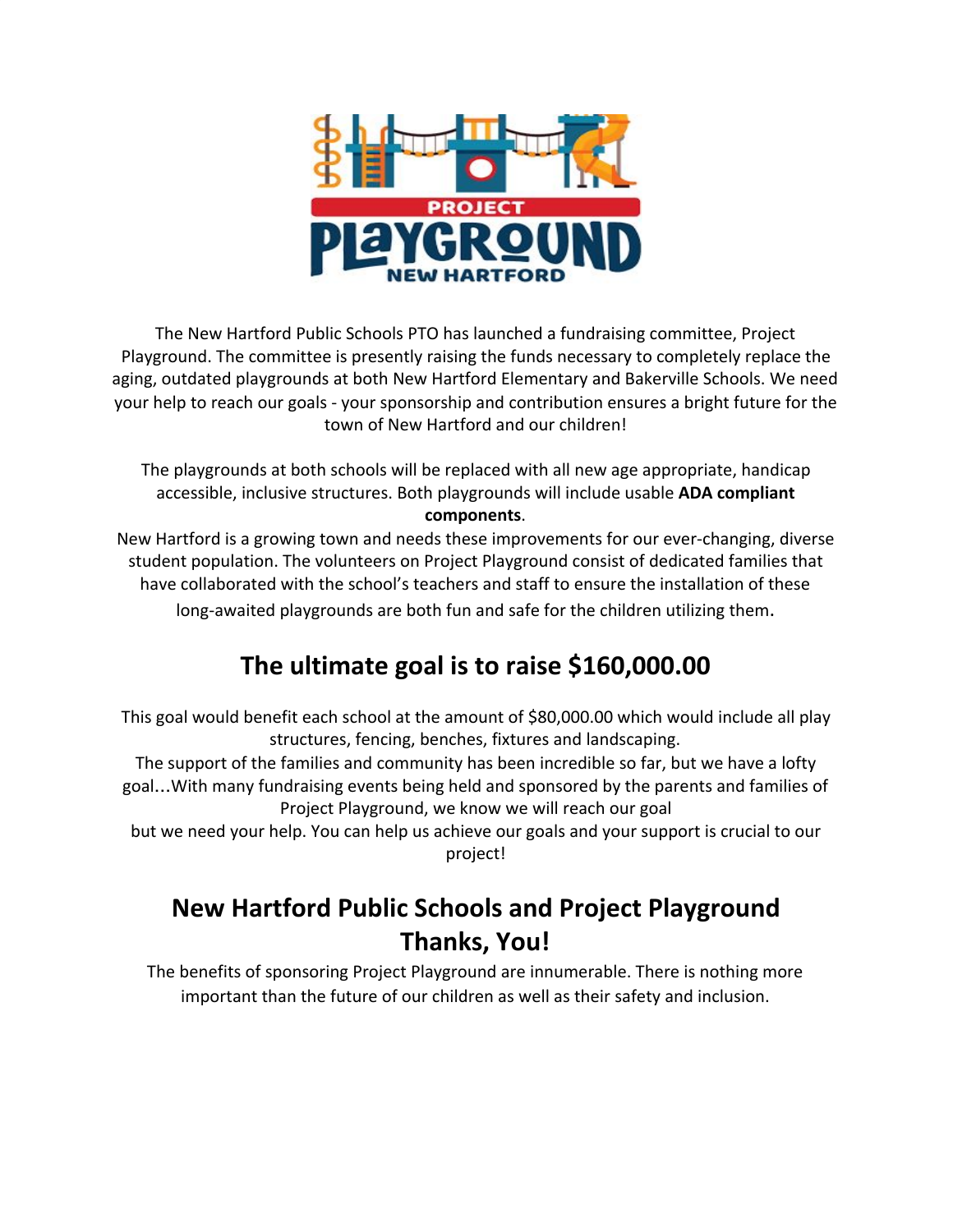#### **Platinum Sponsorship-\$10,000+**

- Name featured on permanent plaque placed at both playground sites with Platinum Recognition
- Prominent Logo/Name featured on Sponsor Page of Project Playground website with link to sponsor's website
- Name Recognition on Project Playground Facebook Page
- VIP at Ribbon Cutting Ceremony with Preferred Name Recognition at Ceremony
- Project Playground Appreciation Laser Etched Glass Plaque

#### **Gold Sponsor-\$5,000-\$9,999**

- Name featured on permanent plaque placed at both playground sites with Gold Recognition
- Name featured on Sponsor page of Project Playground website
- Name Recognition on Project Playground Facebook Page
- VIP at Ribbon Cutting Ceremony
- Project Playground Appreciation Gold Plaque with Marble Background

#### **Silver Sponsor - \$2,500- \$4,999**

- Name featured on permanent plaque placed at both playground sites with Silver Recognition
- Name Recognition on Project Playground website
- Name Recognition on Project Playground Facebook Page
- Project Playground Appreciation Silver Plaque with Marble Background

#### **Bronze Sponsor- \$500-\$2,499**

- Name featured on permanent plaque placed at both playground sites with Bronze Recognition
- Name Recognition on Project Playground website

\_\_\_\_\_\_\_\_\_\_\_\_\_\_\_\_\_\_\_\_\_\_\_\_\_\_\_\_\_\_\_\_\_\_\_\_\_\_\_\_\_\_\_\_\_\_\_\_\_\_\_\_\_\_\_\_\_\_\_\_\_\_\_\_\_\_\_

● Project Playground Appreciation Certificate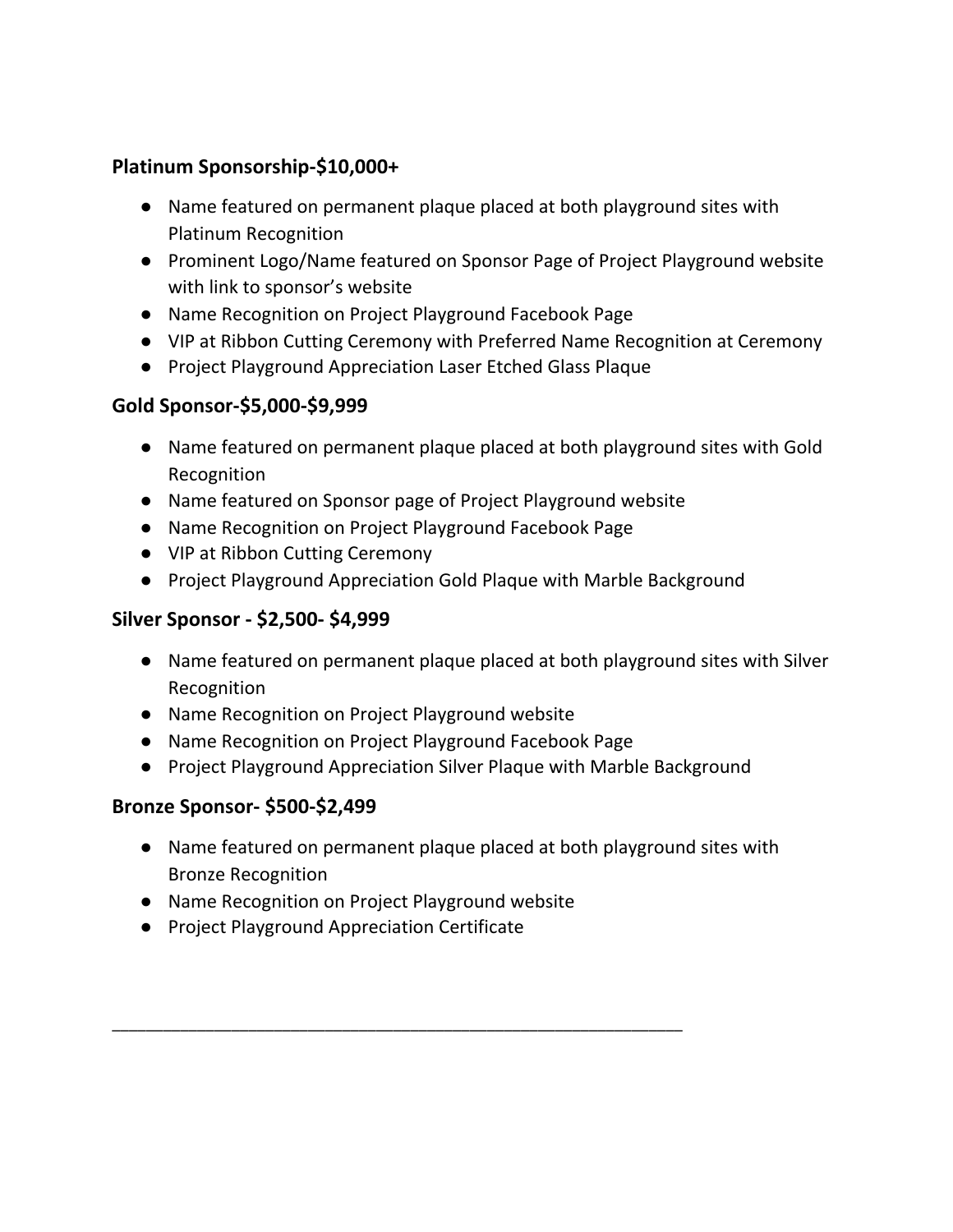### Project Playground is a 501(c) Non-Profit Organization.

Donate by Mail: PO BOX 151, New Hartford, CT 06057

*-or-*

Donate on our Website:

[www.projectplaygroundnewhartford.com/become-a-sponsor](http://www.projectplaygroundnewhartford.com/become-a-sponsor)

## **GET IN TOUCH**

We are here to help you at any time, please do not hesitate to reach out! Below is our contact information. We would love to hear from you!

Social Media:

<https://www.facebook.com/Project-Playground-New-Hartford-271398803744713> Online: [www.projectplaygroundnewhartford.com](http://www.projectplaygroundnewhartford.com/)

Email: [Contact@ppnh.com](mailto:Contact@ppnh.com)

# **New Hartford PTO - Project Playground Sponsorship Form**

Contact Name: \_\_\_\_\_\_\_\_\_\_\_\_\_\_\_\_\_\_\_\_\_\_\_\_\_\_\_\_\_\_\_\_\_\_\_\_\_\_\_\_\_\_\_\_\_\_\_\_\_\_\_\_\_\_

Email address: \_\_\_\_\_\_\_\_\_\_\_\_\_\_\_\_\_\_\_\_\_\_\_\_\_\_Phone Number: \_\_\_\_\_\_\_\_\_\_\_\_\_\_\_

**Name or Business Name for Sponsorship Wall:**

\_\_\_\_\_\_\_\_\_\_\_\_\_\_\_\_\_\_\_\_\_\_\_\_\_\_\_\_\_\_\_\_\_\_\_\_\_\_\_\_\_\_\_\_\_\_\_\_\_\_\_\_\_\_\_\_\_\_\_\_\_\_\_\_\_\_\_ **Sponsorship Level (please select one below):**

> ⃝**PLATINUM - \$10,000.00 and above** ⃝**GOLD - \$5,000.00 - \$9,999.00** ⃝**SILVER - \$2,500.00 - \$4,999.00** ⃝**BRONZE - \$500.00 - \$2,499.00**

**\_\_\_\_\_\_\_\_\_\_\_\_\_\_\_\_\_\_\_\_\_\_\_\_\_\_\_\_\_\_\_\_\_\_\_\_\_\_\_\_\_\_\_\_\_\_\_\_\_\_\_\_\_\_\_\_\_\_**